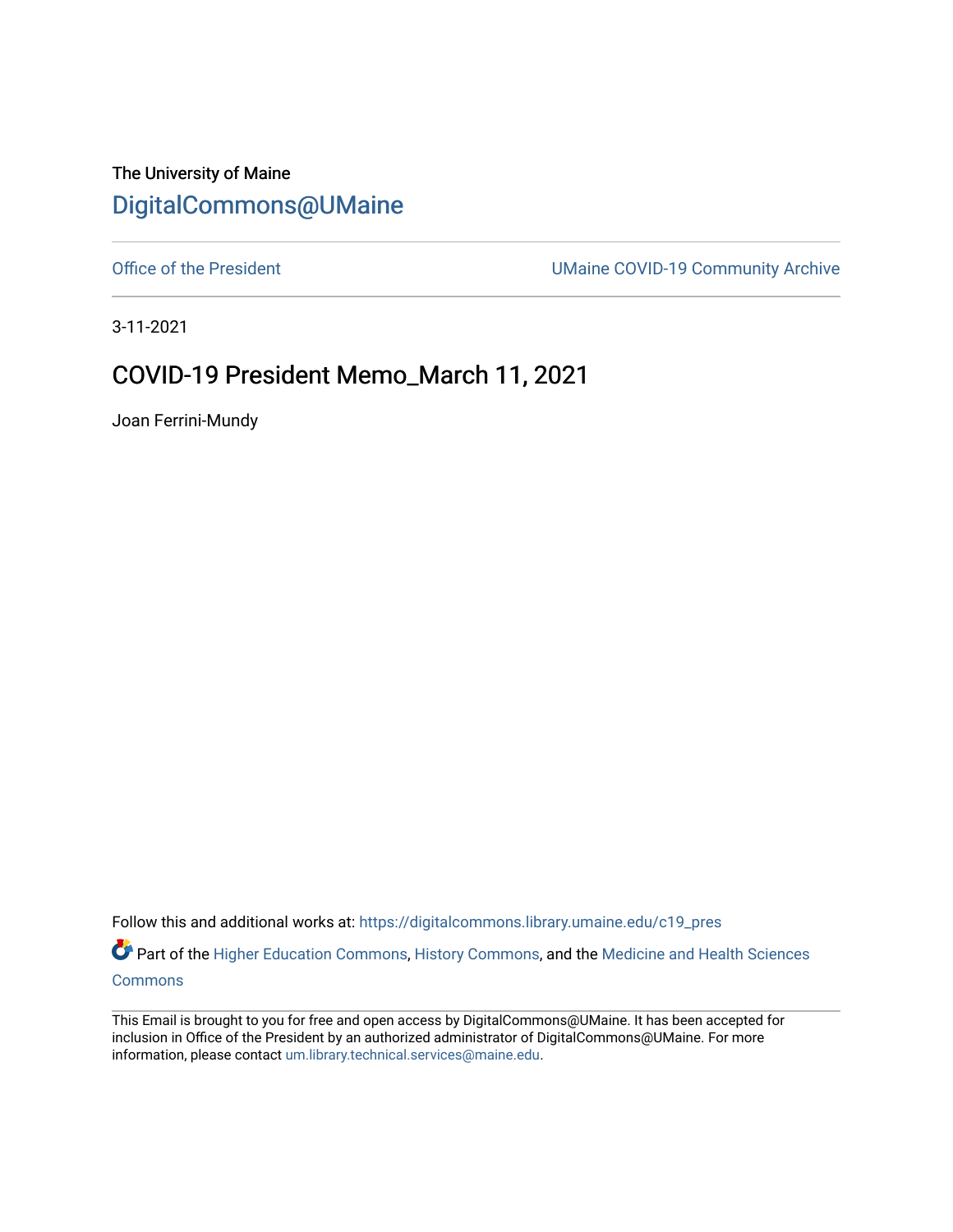

**Matthew Revitt <matthew.revitt@maine.edu>**

**Maine Memo — March 11** 1 message

**UMaine President's Office** <umaine.president@maine.edu> Thu, Mar 11, 2021 at 1:45 PM Reply-To: UMaine President's Office <umaine.president@maine.edu> To: UM-EMPLOYEES@lists.maine.edu



## President of the University of Maine and the University of Maine at Machias

Today is one year from the day that the University of Maine System announced a dramatic change to transition all classes to online instruction and to vacate campus residence halls, marking the beginning of an unprecedented transformation in higher education in our state, consistent with transformations around the world because of a global pandemic. And today is the first meeting of the President's Commission on Excellence and Equity at the University of Maine (UMaine 2025), announced in my State of the University Address last month.

This group, co-chaired by Kirsten Jacobson, chair and professor, Department of Philosophy, and alumnus Matthew Rodrigue, co-head and managing director of Miller Buckfire and member of the UMaine Board of Visitors, is charged with planning now, in visionary ways, to better serve our students, our community, and our state as higher education evolves in the face of convergent crises.

Public higher education faces extraordinary challenges: the COVID-19 pandemic, renewed calls for racial justice and equity, the threats of climate change and an emerging need to prioritize civic education. There is no "returning to" a normal identical to pre-pandemic times. The events of 2020 are having deep and transformative impacts on our world and changing the context for higher education.

The ways in which we prepare our students for tomorrow, including those beginning their UMaine journey in 2021 and graduating in 2025, must acknowledge the world they are experiencing and shaping.

I have charged the 25-member President's Commission on Excellence and Equity at the University of Maine 2025 to meet over the next six months and produce a dynamic vision of UMaine as a student-centric, research focused, diverse and inclusive institution that serves as a resource for the community, a thought leader in the state and region, and a proactive force in shaping the evolving needs and demands of our society.

The commission's first meeting is today, and we look forward to its recommendations on the innovative work, directions and collective activities that we need to undertake that will, ultimately, define us in our pursuit of excellence and equity in public higher education. UMaine 2025 is key to moving beyond recovery and restoration to ambitious